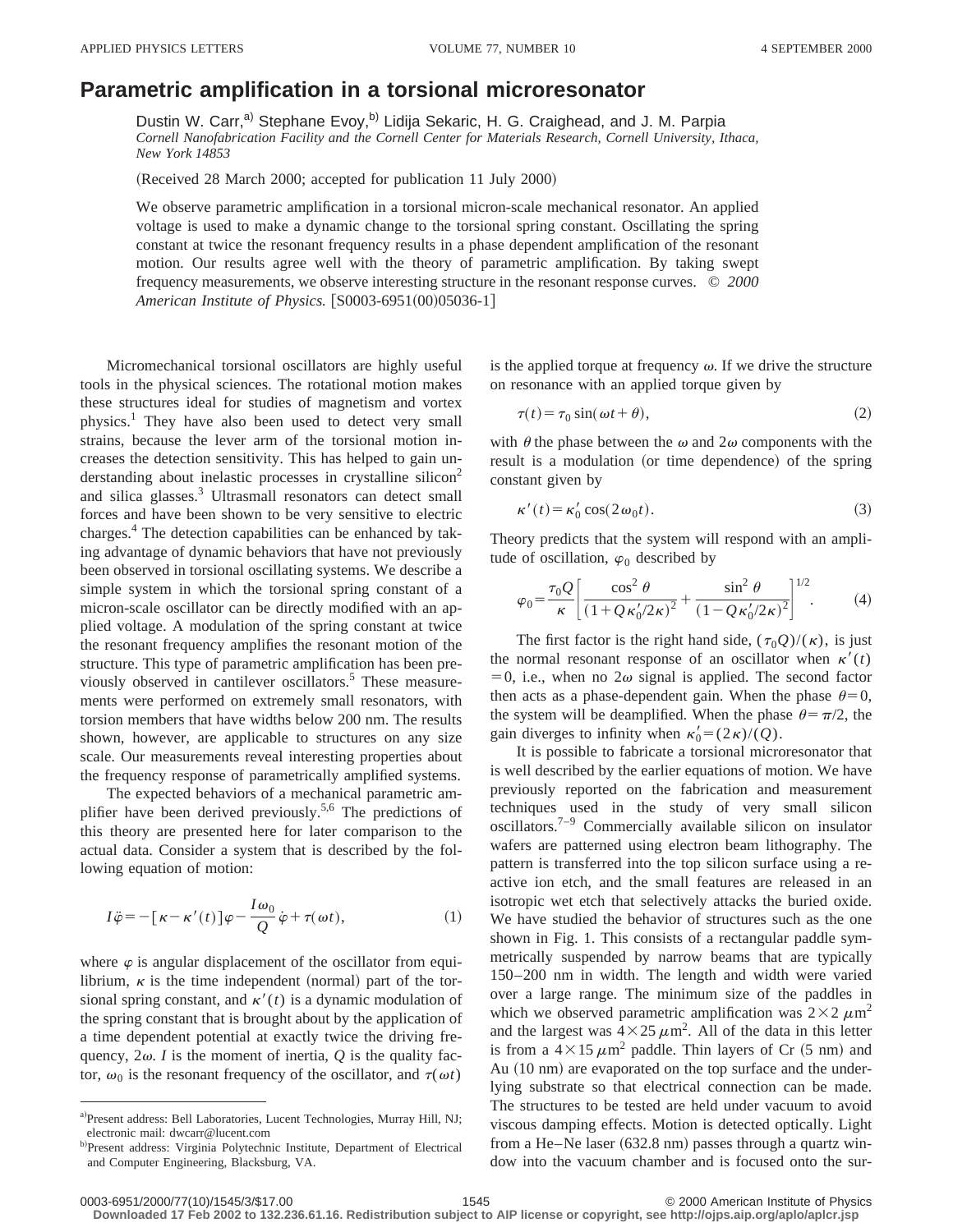

FIG. 1. A scanning electron micrograph of a torsional oscillator similar to the ones measured for this experiment is shown. The top silicon layer is 200 nm and the structure is suspended 400 nm above the underlying substrate. Thin layers of chrome and gold are deposited on the surface. The shadow from this evaporation can be seen beneath the oscillator.

face of the oscillator. Motion of the structure will result in a change in the reflectance due to interference, and this change is detected using an alternating current  $(ac)$ -coupled photoreceiver. The structures are driven electrostatically by applying a potential between the top and bottom surfaces. The substrate is grounded while the suspended structure is driven with an ac signal (with  $\omega$  and  $2\omega$  components) that is added to a direct current (dc) voltage.

In earlier work, we have shown that the torsional mode can be excited in this fashion, even though the total torque on such a symmetric oscillator should be zero.<sup>10</sup> Slight asymmetries are incurred during the fabrication process and these are sufficient to allow the excitation of torsional motion. We have also shown that a small applied dc voltage will produce a substantial decrease in the effective spring constant, a property that enables parametric amplification of the motion. From these results, we know that if the structure is placed under a dc voltage,  $V_{dc}$ , which is added to an ac signal,  $V_{ac}$  sin 2 $\omega t$ , then the spring constant will be pumped by an amount

$$
\kappa(t) = \frac{\epsilon_0 w l^3 V_{dc} V_{ac}}{12d^3} \cos(2\omega t),\tag{5}
$$

where  $\epsilon_0$  is the permittivity of free space, and *l, w*, and *d* are shown in Fig. 1. If we let  $V' = (24\kappa d^3)/(Q\epsilon_0 w l^3 V_{dc})$  and  $A_0 = (\tau Q)/(\kappa)$ , then using Eqs. (3), (4), and (5) we show that the resonant response as a function of the ac signal amplitude is

$$
\varphi_0 = A_0 \left[ \frac{\cos^2 \theta}{(1 + V_{ac}/V')^2} + \frac{\sin^2 \theta}{(1 - V_{ac}/V')^2} \right]^{1/2}.
$$
 (6)

To observe this effect, we drive the structures by applying a torque at a frequency  $\omega$  and oscillate the spring constant at  $2\omega$ . The application of a voltage at  $2\omega$  will also produce a torque at that frequency. For an oscillator with a sufficiently high *Q*, this torque will not affect the response of the oscillator at  $\omega$ . The optical response at the driving frequency is measured using a spectrum analyzer. The frequency,  $\omega$ , is swept across a range that allows us to observe the resonant peak shape of the response.



Response ٠ fit  $0.1$  $\circ$ 0.05  $0.1$  $0.15$  $0.2$ Pump amplitude (V)

FIG. 2. The measured oscillation amplitude as a function of the amplitude of spring constant pump at twice the driving frequency. The asymptotic nature of this amplification is apparent. The free parameters of the fit were the amplitude at zero-gain and the asymptotic voltage,  $V'$ . The value of  $V'$ from the fit is 0.21 V, the expected value, based on the geometry of the oscillator and the measured frequency, is  $0.20 +/-0.02$  V. There are two significant sources of error. For the smaller signals, the noise from the electronics as well as the thermal motion of the oscillator is significant. For the larger signals where the gain is very high, there are fluctuations in the oscillation amplitude caused by noise in the amplifier electronics and the dc power supply. The asymptotic nature of the amplification causes these fluctuations to have a significant effect as the gain is increased.

Figure 2 shows the parametric amplification effect. A series of curves are shown in which the signal at the driving frequency is constant while the double frequency pumping signal varies over the range shown in the legend. The peak amplitudes as a function of the pumping signal are plotted and these values are fitted to a function of the form of Eq. (6). From the fit, we get a value of  $0.20 +/-0.01$  V for the asymptotic voltage V'. The predicted value is  $0.20 + (-0.05)$ V.

These swept frequency measurements also show some behavior characteristics of parametric amplification that are not generally discussed. As the amplification increases, the peak width becomes substantially narrower and the peak assumes a form that is non-Lorentzian. This is due to the phase dependence of the amplification. The response to frequencies on either side of the resonance reflects the fact that the angular excursion and the pump (at  $2\omega$ ) are of a different phase from that described in Eq.  $(4)$  and thus the amplitude at these frequencies will be deamplified. This is well illustrated in Fig. 3 in which several resonance curves are normalized to their respective peak values. The peak with the highest amplification has the narrowest width.



FIG. 3. The response curves for various pumping amplitudes are each normalized to their respective maxima to demonstrate the peak narrowing effect of the parametric amplification effect.

**Downloaded 17 Feb 2002 to 132.236.61.16. Redistribution subject to AIP license or copyright, see http://ojps.aip.org/aplo/aplcr.jsp**